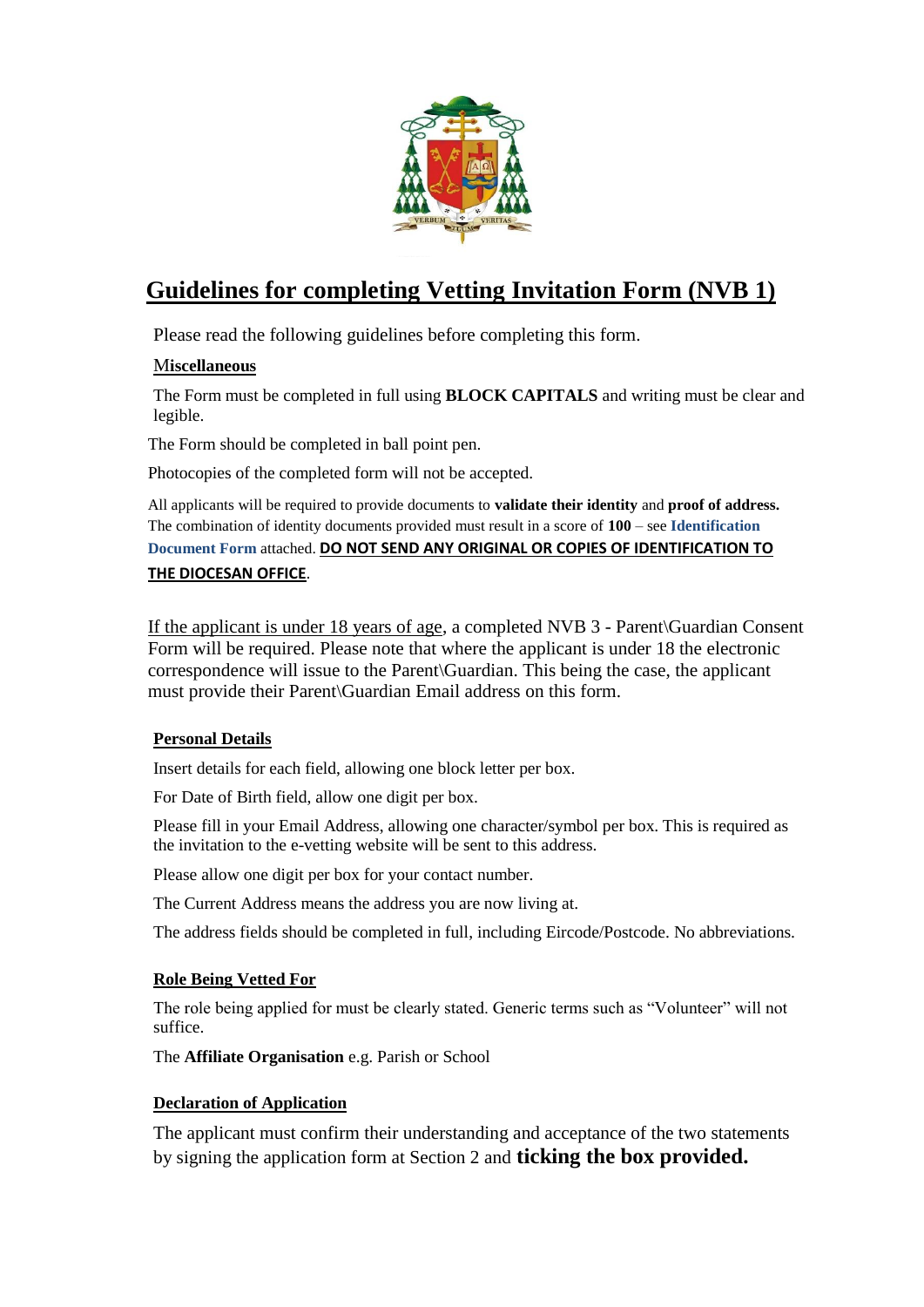**Archdiocese of Cashel and Emly Archbishop's House Thurles Co. Tipperary**

**(0504) 21512 vetting@cashel-emly.ie**



**Your Ref:**

# **Form NVB 1 Vetting Invitation**

### **Section 1 – Personal Information**

**Under Sec 26(b) of the National Vetting Bureau (Children and Vulnerable Persons) Acts 2012 to 2016, it is an offence to make a false statement for the purpose of obtaining a vetting disclosure.**

| Forename(s):                  |                         |  |  |  |  |  |  |  |  |  |  |  |  |  |  |  |  |  |  |  |
|-------------------------------|-------------------------|--|--|--|--|--|--|--|--|--|--|--|--|--|--|--|--|--|--|--|
| <b>Middle Name:</b>           |                         |  |  |  |  |  |  |  |  |  |  |  |  |  |  |  |  |  |  |  |
| Surname:                      |                         |  |  |  |  |  |  |  |  |  |  |  |  |  |  |  |  |  |  |  |
| Date Of Birth:                |                         |  |  |  |  |  |  |  |  |  |  |  |  |  |  |  |  |  |  |  |
| <b>Email Address:</b>         |                         |  |  |  |  |  |  |  |  |  |  |  |  |  |  |  |  |  |  |  |
| <b>Contact Number:</b>        |                         |  |  |  |  |  |  |  |  |  |  |  |  |  |  |  |  |  |  |  |
| <b>Role Being Vetted For:</b> |                         |  |  |  |  |  |  |  |  |  |  |  |  |  |  |  |  |  |  |  |
|                               |                         |  |  |  |  |  |  |  |  |  |  |  |  |  |  |  |  |  |  |  |
|                               | <b>Current Address:</b> |  |  |  |  |  |  |  |  |  |  |  |  |  |  |  |  |  |  |  |
| Line 1:                       |                         |  |  |  |  |  |  |  |  |  |  |  |  |  |  |  |  |  |  |  |
| Line 2:                       |                         |  |  |  |  |  |  |  |  |  |  |  |  |  |  |  |  |  |  |  |
| Line 3:                       |                         |  |  |  |  |  |  |  |  |  |  |  |  |  |  |  |  |  |  |  |
| Line 4:                       |                         |  |  |  |  |  |  |  |  |  |  |  |  |  |  |  |  |  |  |  |
| Line 5:                       |                         |  |  |  |  |  |  |  |  |  |  |  |  |  |  |  |  |  |  |  |
| Eircode/Postcode:             |                         |  |  |  |  |  |  |  |  |  |  |  |  |  |  |  |  |  |  |  |

#### **Section 2 – Additional Information**

**Name of Affiliate Organisation:**

**I have provided documentation to validate my identity as required** *and* **I consent to the making of this application and to the disclosure of information by the National Vetting Bureau to the Liaison Person pursuant to Section 13(4)(e) National Vetting Bureau (Children and Vulnerable Persons) Acts 2012 to 2016. Please tick box** 

**Applicant's**

| $\rightarrow \gamma \gamma \gamma \gamma \gamma \gamma \gamma \gamma \gamma$ |       |  |  |  |  |
|------------------------------------------------------------------------------|-------|--|--|--|--|
| Signature:                                                                   | Date: |  |  |  |  |
|                                                                              |       |  |  |  |  |

**Note: Please return this form to the above named organisation. An invitation to the e-vetting website will then be sent to your Email address.**